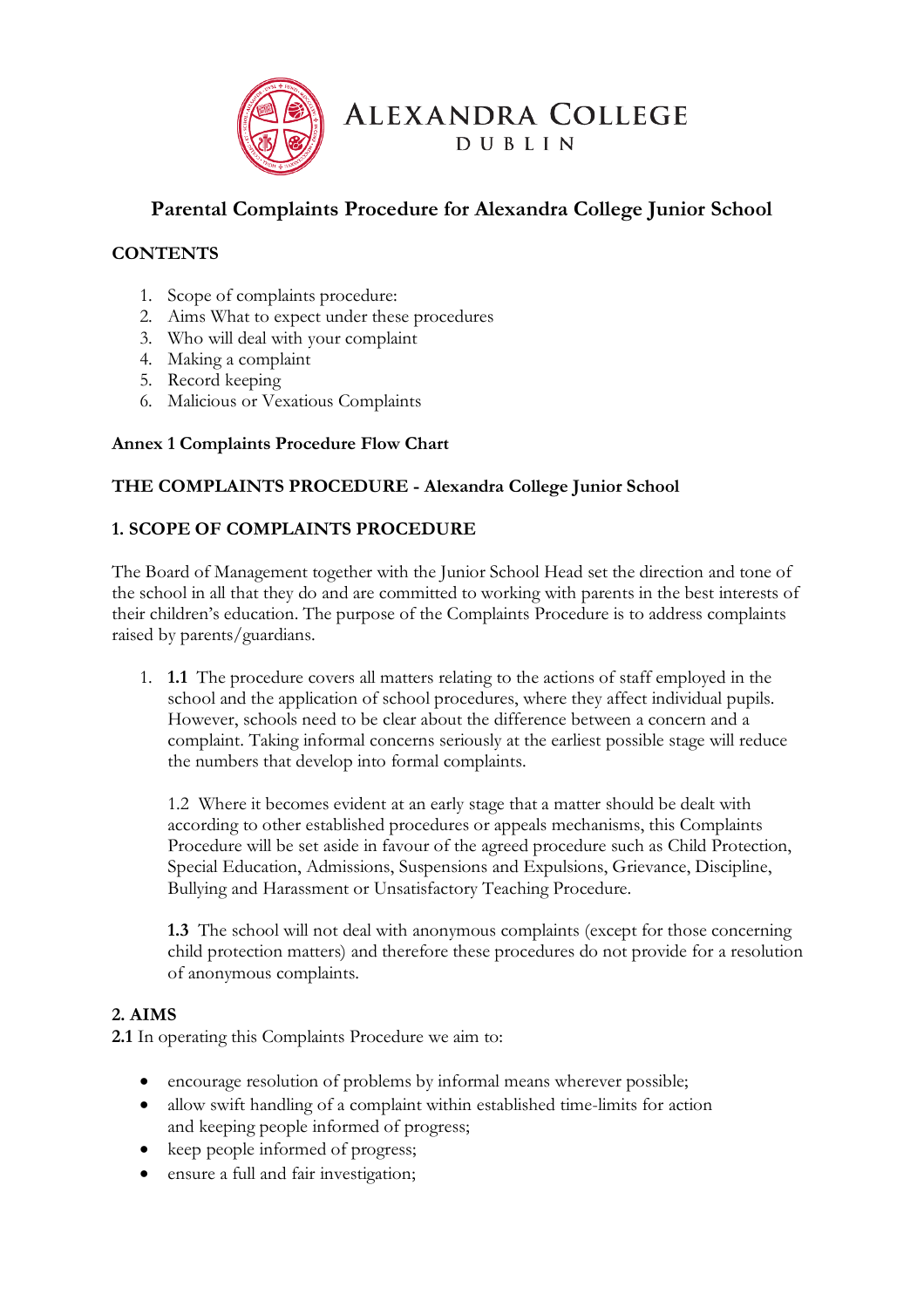- have due regard for the rights and responsibilities of all parties involved;
- respect confidentiality;
- address all the points at issue and provide an effective response and
- appropriate redress, where necessary; and
- provide information to the school's Senior Management Team and Board of Management so that services can be improved.

**2.2** The procedures are designed to be:

- easily accessible and publicised. A copy of the procedures will be placed on the school's website or available on request from the school;
- simple to understand and use;
- impartial; and
- non-adversarial;

### **3. WHAT TO EXPECT UNDER THESE PROCEDURES**

#### **3.1 Your rights as a person making a complaint**

In dealing with your complaint we will ensure that you receive:

- fair treatment;
- courtesy;
- a timely response;
- accurate advice;
- respect for your privacy complaints will be treated as confidentially as possible allowing for the possibility that we may have to consult with other appropriate parties about your complaint; and reasons for our decisions.

Where the complaint is justified we will acknowledge this and address the complaint you have raised. If, after investigation, it is judged there are no grounds for your complaint, you will be advised accordingly.

#### **3.2 Your responsibilities as a person making a complaint**

In making your complaint we would expect that you:

- raise issues in a timely manner;
- treat our staff with respect and courtesy;
- provide accurate and concise information in relation to the issues you raise; and
- use these procedures fully and engage in them at the appropriate levels.

#### **3.3 Rights of parties involved during the investigation**

The process is non-adversarial and does not provide a role for any other statutory or non-statutory body.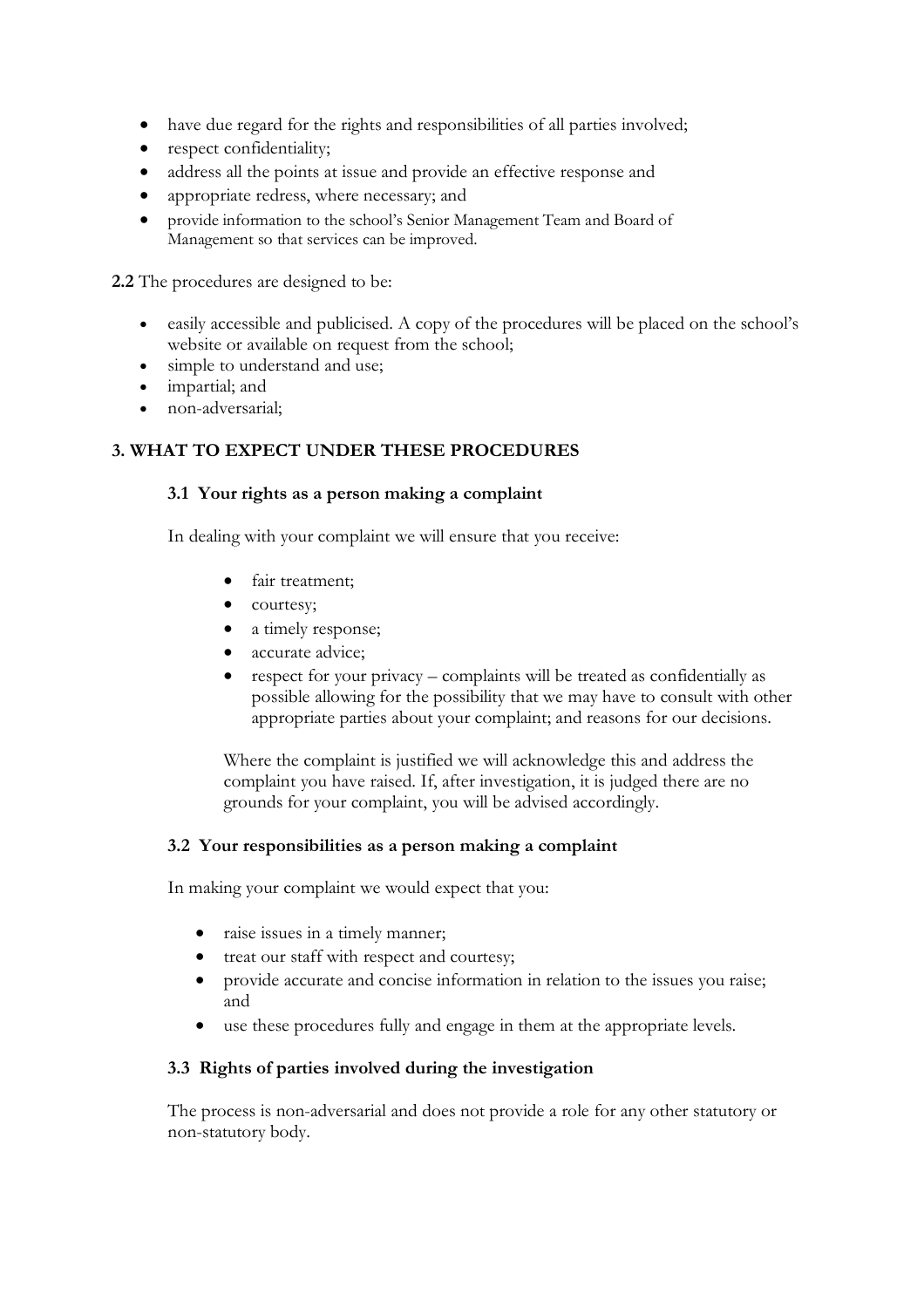### **Complainant**

The complainant may be accompanied by another person where it is accepted, by the Junior School Head and Board of Management, that this will assist the investigation and resolution of the complaint.

### **Staff**

Staff may seek the advice and support from their professional body or trade union and may also be accompanied by another person where it is accepted, by the Junior School Head and Board of Management, that this will assist the investigation and resolution of the complaint.

A member of staff who is directly referred to in a complaint will be provided with a written copy of the complaint and details of any information brought by the parent/carer before being required to respond to the matters raised.

### **Legal Representation**

Legal representation or representation by person(s) acting in a professional capacity **is not**  permitted within this procedure

This procedure does not take away from the statutory rights of any of the participants.

### **3.4 Where the complainant is member of the BOM**

Where the complainant is a member of the Board of Management, they will play no part in the management or appeal of the complaint as set out in this procedure.

# **4. WHO WILL DEAL WITH YOUR COMPLAINT?**

At the informal stage your complaint should be raised and dealt with by the teacher concerned. If you proceed to the formal part of the process, the Junior School Head will assume responsibility for the process, unless s/he is the subject of the complaint, in which case the Chair of the Board of Management will assume responsibility. Should it be necessary, the Board of Management will be responsible for establishing a Complaints Sub-Committee to investigate and resolve the matter.

# **5. MAKING A COMPLAINT**

#### **5.1 Informal Stage**

#### **Step 1 - Speaking with the Teacher concerned**

In the first instance, a complaint should normally be raised verbally with the teacher concerned (whether that be a classroom teacher, Junior School Head/ Assistant to Junior School Head), so that s/he may have an opportunity to address the issue(s). Please observe the school's existing protocols for arranging and conducting such meetings and follow the school's policy with respect to access to members of teaching staff.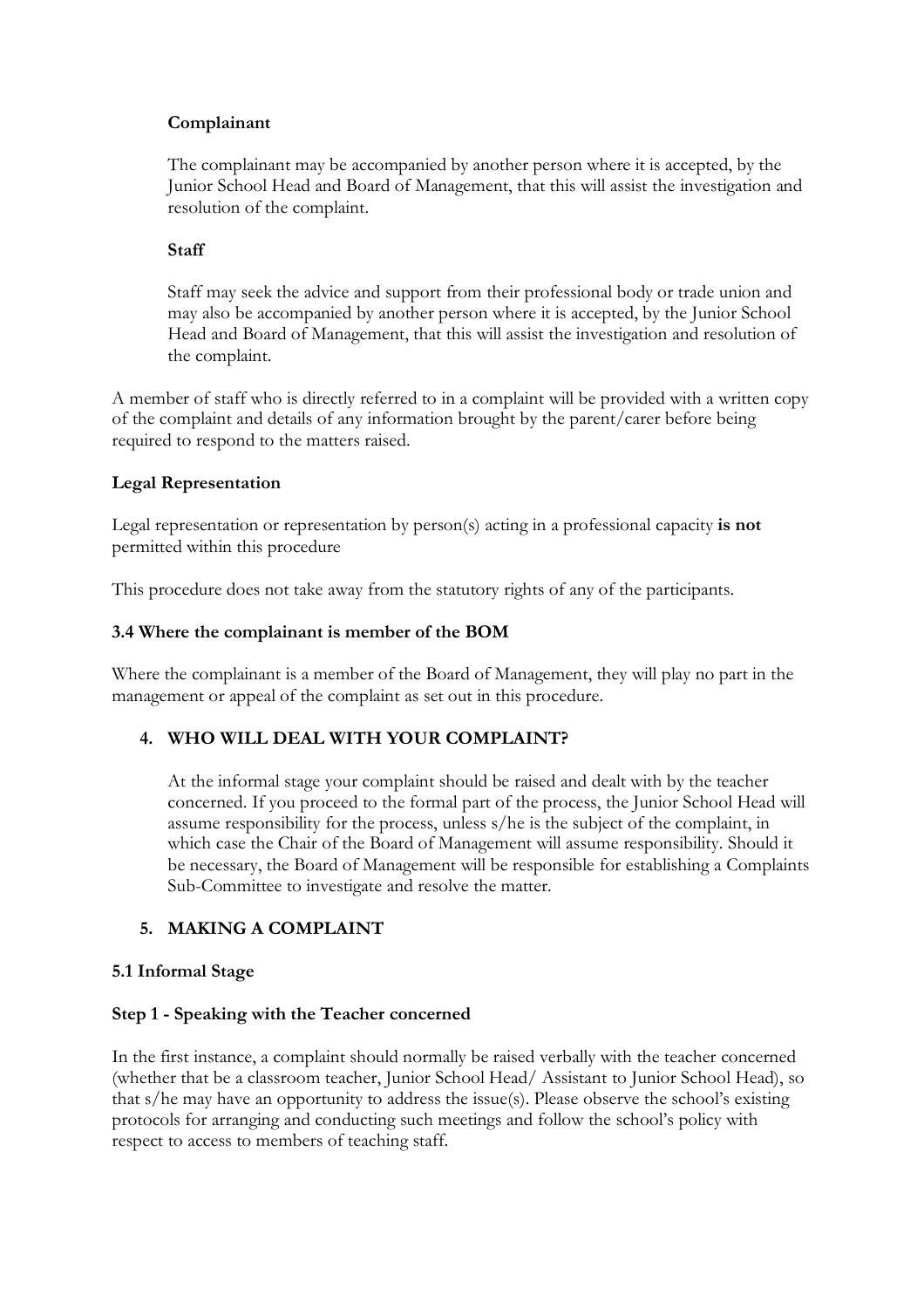This approach would not prevent you from choosing to enter the formal process at a later stage, if you believe that to be an appropriate course of action.

*If the complaint does not relate to a teacher in the school, it should be referred to the Junior School Head.* 

# **Step 2 - Contact the Junior School Head if your complaint is against a member of staff other than the Junior School Head**

If your complaint remains unresolved following Step 1 you should arrange a meeting with the Principal to discuss the issue(s). In advance of this meeting you should inform the Junior School Head in writing, of the nature of your complaint so that s/he may be in a position to resolve the problem without further delay.

In some circumstances the Junior School Head may not be able to deal effectively with your complaint immediately and s/he may require some time to investigate and prepare a response. If further time is required you will be informed of the timescale and the likely date by which a response will be issued.

# **Step 2 - Contact the Chair of the Board of Management if your complaint is against the Junior School Head**

If your complaint remains unresolved following Step 1 you should write to the Chair of the Board of Management. Step 4 of the procedure will then commence.

# 2. **5.2 Formal Stage**

# **Step 3 – Writing to the Junior School Head if your complaint is against a member of staff other than the Junior School Head**

Sometimes it will not be possible for you to have your complaint resolved through the informal processes proposed at Steps 1 and 2, or indeed it might be more appropriate to initiate the procedures at Step 3. You should write to the Junior School Head, and state the grounds for your complaint as concisely as possible addressing specifically the issue(s) that are of concern to you.

You will receive a written acknowledgement of your letter within 10 working days. This will confirm that your letter has been received, and either:

- provide a response to the issue(s) you raised; or
- state that your complaint is being investigated and indicate when you can expect a response to be issued (normally a maximum of 20 working days from the date on which your letter was received). The investigation may require you to meet the Junior School Head and due notification will be given of such meetings. The Junior School Head may also talk to the parties relevant to the complaint.

# **5.3 Step 4 - Writing to Chairperson of the Board of Management**

If you believe that your complaint has not been dealt with in a satisfactory manner following the completion of steps  $1 - 3$ , or if your complaint concerns the Junior School Head you should write to the Chair of Board of Management, including, if applicable,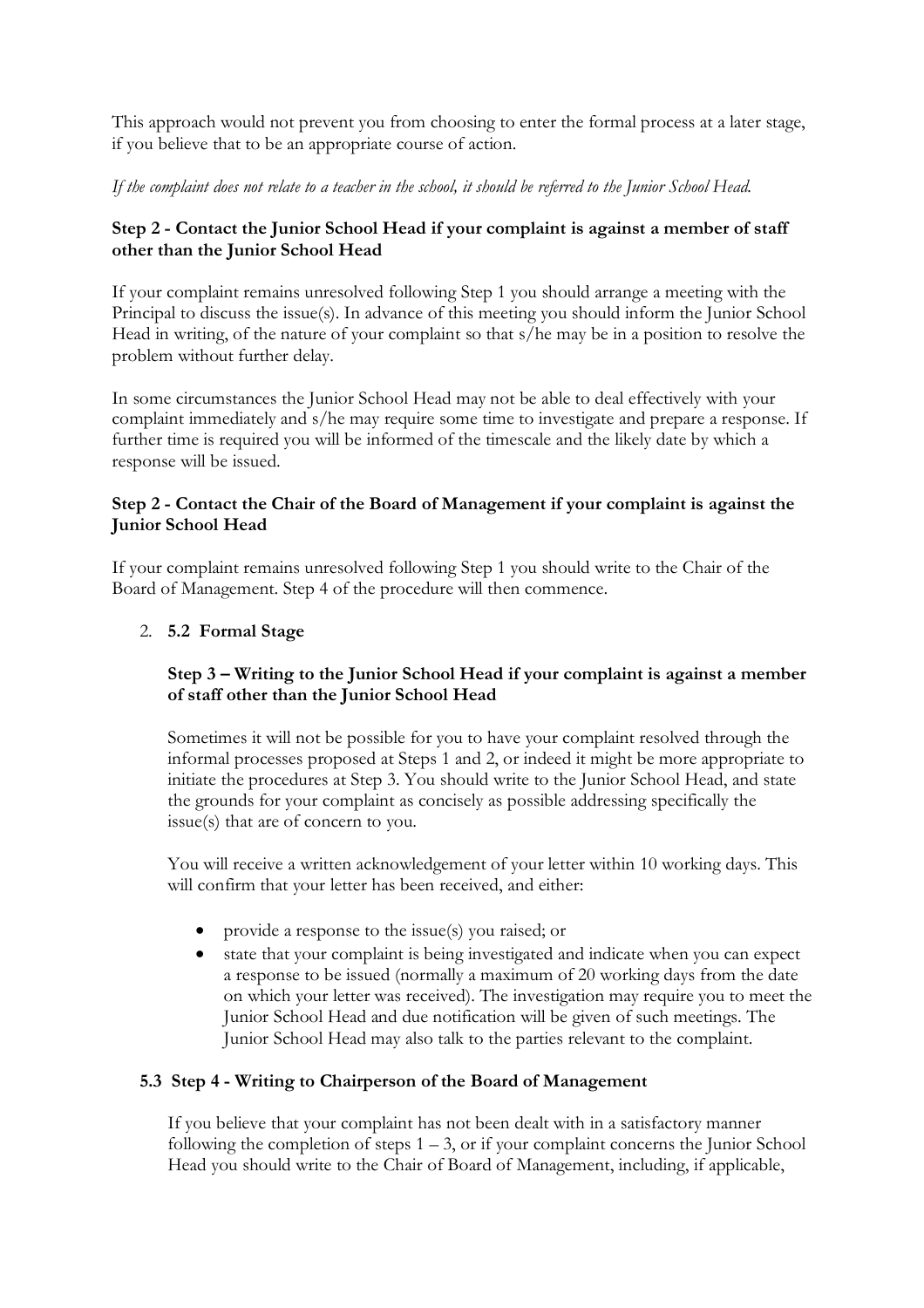copies of the original correspondence relating to Step 3. The Chairperson will be responsible for referring your complaint to a Complaints Sub-Committee of the Board of Management, which will investigate and respond to your complaint. The Complaints Sub-Committee will have a minimum of 3 voting members.

Your written complaint should be as concise as possible and address specifically the issue or issues that are of concern to you. You will receive a written acknowledgement of your letter within 10 working days. This will confirm that your letter has been received, and:

- provide a response to the issue(s) you raised; or
- state that your complaint is being fully investigated and indicate when you can expect a response to be issued (normally a maximum of 25 working days from the date on which your written complaint was received).

The investigation may require you to meet the Complaints Sub-Committee of the Board of Management and due notification will be given of such meetings. The Complaints Sub-Committee of the Board of Governors may also talk to the parties relevant to the complaint.

### **5.4 Step 5 - Appeals Process – Appeals Sub-Committee of the Board of Governors**

If you are dissatisfied with the decision of the Board of Management Sub Committee you may write to the Chairperson of the Board of Management within 10 working days of receiving written feedback from the Complaints Sub-Committee, appealing their decision. Your written request should be as concise as possible and set out specifically the grounds for your appeal.

The Chairperson will be responsible for establishing an Appeals Sub-Committee comprising of at least three members of the Board of Management who were not involved in the original investigation. You will be invited to a meeting of the Appeals Sub-Committee where your appeal will be heard. .

You will receive a written acknowledgement of your letter within 10 working days. This will confirm that your letter has been received and provide you with the date and time of the meeting with the Appeals Sub-Committee at which you will have an opportunity to explain the grounds for your appeal. This meeting will normally take place within 30 working days of your appeal request having been received.

Within 10 working days of this meeting, you should expect a final written response. This will indicate the Boards' findings, their recommendations and the reasons supporting their decisions.

**The decision of the Appeals Sub-Committee is final. At the end of the process the Chairperson will inform you, in writing, that the Complaints Procedure has been exhausted and that the matter is considered closed.** 

#### **6. RECORD KEEPING**

The Junior School Head and Chairperson of the Board of Management shall maintain a record of all correspondence, conversations and meetings concerning your complaint. These records shall be held confidentially in the school and shall be kept apart from pupil records. All such records will be destroyed three years after the date of the last correspondence on the issue.